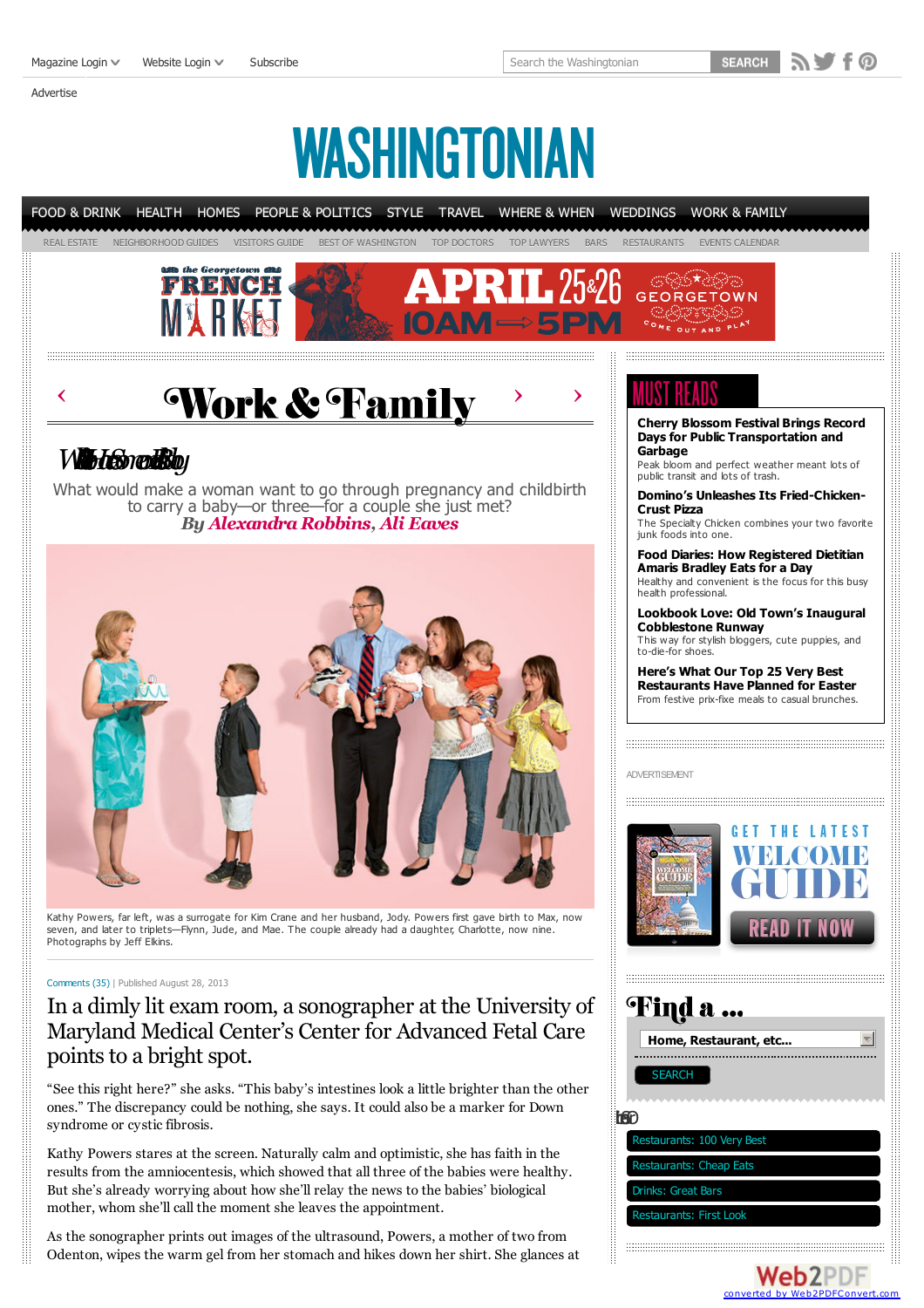the quartz bracelet she made three pregnancies ago; a silver bead on it reads believe in miracles. She made an identical bracelet for Kim Crane, the Virginia woman to whom she'll send the photos.

Powers does believe in miracles. She has believed in them since she conceived her own children with help from fertility treatments, and since seeing Crane's tears of joy after Powers gave birth to Crane's son in 2006. "When you share that experience with someone else, it's the most amazing feeling, to see them holding their own biological child that they could not have on their own. To think I did that!" Powers says. "I knew right away, in the delivery room, that I wanted to do it again."

*How to Pick a*

local agencies. [Read](http://www.washingtonian.com/articles/work-education/how-to-pick-a-surrogacy-agency/index.php) More

*Surrogacy Agency*

Learn how to avoid scams, plus a list of

Now Powers is on her fourth pregnancy as a surrogate and her sixth overall. She is 48 years old and 18 weeks pregnant with triplets that aren't hers. Two of Crane's embryos implanted in Powers's uterus, and one split into identical twins, a situation so fraught with risk that a local fertility specialist calls Powers a "ticking time bomb."

Before she began in vitro fertilization, or IVF, Powers and the intended parents discussed what

would happen if there were a problem with the pregnancy. All preferred to do everything they could to save the baby, or babies. Once they learned that Powers was carrying triplets, however, they decided to follow doctors' orders. Three of the four physicians they visited said the pregnancy should continue. The fourth disagreed, but Powers and the parents dismissed his concerns as "doom and gloom."

Now Powers holds fast to her belief that everything will be all right: "I choose to think positive and believe they are strong little miracles and nothing bad is going to happen to them."

• • •

In deciding to become a surrogate, Powers joined a small but growing contingent of women. Nationwide, the number of gestational surrogate births rose by 122 percent between 2004 and 2011, from 530 to 1,179, according to the American Society for Reproductive Medicine.

DC is the only jurisdiction in the country in which all surrogacy contracts are prohibited. Any party involved can be imprisoned for up to a year and fined as much as \$10,000. Maryland has no statutes or limitations governing gestational surrogacy and has become one of the world's hot spots for surrogacy. Virginia is another relatively surrogacy-friendly state.

For would-be parents—especially couples with fertility problems, gay couples, and single dads—surrogacy's appeal has grown as both domestic and international adoptions have become harder.

## *Therewas a 122%increase in the number of gestational surrogate births nationally between 2004 and 2011.*

But the reasons women decide to carry someone else's child are less obvious, especially when they do it for a stranger. Who would endure the morning sickness, weight gain, outof-control hormones, and constant doctors' appointments—not to mention labor—without the payoff of a new baby at the end? For a mere \$20,000 to \$30,000?

The answer, in part, is women who love being pregnant, suffer few of the unpleasant side effects, and even enjoy giving birth.

The idea of becoming a surrogate occurred to Kathy Powers after she turned 40 and told her husband she wanted another baby. He wasn't receptive—another child would mean spending money on fertility treatments, risking the birth defects more frequent with older mothers, and managing a new college fund when they already had two great kids. He didn't want to tempt fate.

After some soul-searching, Powers realized that she craved pregnancy, not another child. With no morning sickness and with easy deliveries, her pregnancies had been dreamy. "My hormones are perfectly, 100 percent in line with the universe when I'm pregnant," she says. "I'm the happiest I ever can be in life."

So she presented her husband with a compromise: Instead of having a baby of their own,



**Web2PDF** converted by [Web2PDFConvert.com](http://www.web2pdfconvert.com?ref=PDF)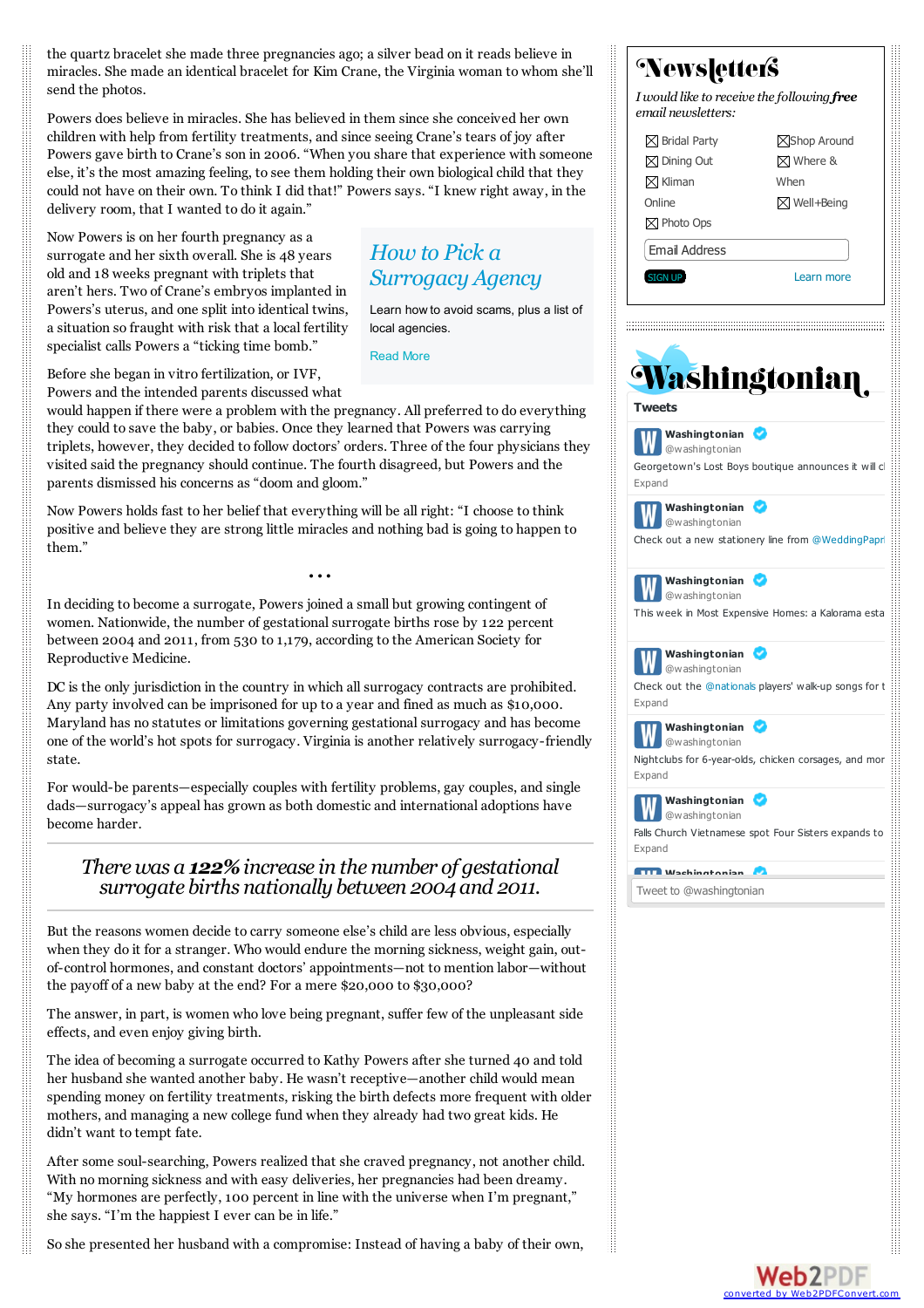she would carry one for someone else. They'd had difficulty conceiving their second child, and they decided that she would be a surrogate only for someone who had struggled as they had. "I didn't want to be pregnant for a movie star who didn't want to be fat," Powers says. "It had to be someone we could relate to, who we really feel like we're helping, because we've been there."

She placed an ad on three surrogacy websites, received 30 replies within two days, and felt an immediate connection with Crane and her husband, who already had one adopted child. "It was one of those meant-to-be things," Powers says. "We agreed on every term." Three months after they met, a reproductive endocrinologist transferred Crane and her husband's embryos.

After Powers gave birth to the couple's baby boy in 2006, the endocrinologist gave her phone number to another Virginia couple interested in surrogacy; in 2008, she delivered their first child, and two years later their second.

By then, Powers figured she was done. But when Kim Crane asked her to help find a surrogate for her leftover embryos, which had been frozen for 6½ years, she offered to come out of retirement. She felt a responsibility to the couple and couldn't imagine someone else completing their family.

The second embryo transfer was successful, but joy turned into shock when the five-week ultrasound showed three heartbeats. For the first time in her life, Powers hasn't had an easy pregnancy—suffering through nausea, bleeding, and exhaustion. She has already been restricted to some bed rest and been told to expect more.

<span id="page-2-0"></span>

Great article. What a blessing for both the intended parents and the surrogates to go on

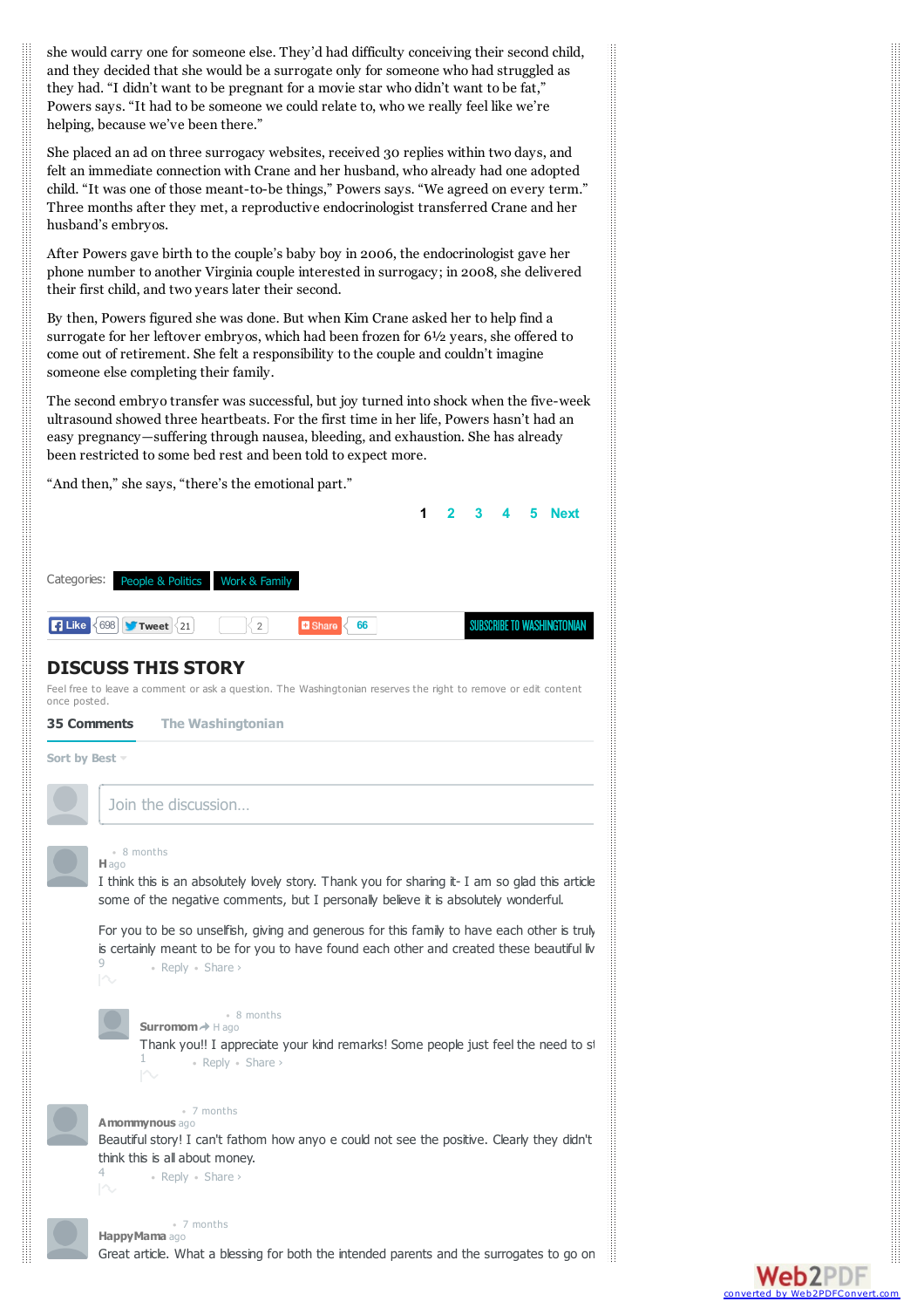#### <span id="page-3-0"></span>Infertility brings so much heartache and it is nice to see a light at the end of the tunnel. 4

• Reply • Share ›

• Reply • Share › **Surromom** HappyMama ago • 6 months Thank you!! 1

#### **jan stewart** ago • 8 months

why dont the children have a voice in any of this......how are they going to feel in 15 years them? It is all about overly entitled people who think they can have everything and no on into the world in such a way...

• Reply • Share › 4

#### **Surromom** jan stewart ago • 8 months

Jan... the children do in fact have a voice. You can see the young boy in the pict wonderful relationship! They all know that they were wanted so very much and b them life! They know they grew in my tummy, we share birthdays and holidays a surromom. THEY ARE LOVED!!!! And believe me, their parents are not entitled or have to borrow money or use savings to pay IVF and surrogate fees. If you rea was quoted as not wanting to have a baby for a celebrity who didn't want to gain infertility and desperately wanted children for all the right reasons! So do you feel children feel when they find out they are adopted? Some want to find their biologi the child doesn't have that worry, they are being raised by their biological parents. There is nothing negative or bad about gestational surrogacy, Whether parents a loved.

• Reply • Share › 11

#### **jan stewart** Surromom ago • 8 months

• Reply • Share › see thats just the thing......you are speaking for the " children " they will i adoption......it is a money making business like no other in it ways of circu about finding children for needy people not about finding safe refuge for c some one elses eggs/sperm that are used......as well as a uterus.....and



#### **Surromom** jan stewart ago • 8 months

Whatever.... I see you don't get it. But it's OK, I don't need your two wonderful couples become parents! There are two sides to ev 11 • Reply • Share ›  $N$ 



#### **Sam** Surromom ago • 7 months

• Reply • Share › YOU do not give life.

#### **Surromom** Sam ago • 7 months

• Reply • Share › Yes you are right! I just carried that life until it was ready to be bo

#### **Lynn** → jan stewart ago • 7 months

• Reply • Share › Adoption isn't surrogacy and surrogacy isn't adoption. So you're ag have no answer for my previous question! You have NO way of being able to state that a voice in their conception, because reality? Kids never asked to be l having kids, then you don't even really understand what you are n 1

converte

Web2PDF

#### **tummymummy** jan stewart ago • 7 months

I would imagine in 15 years time the "children" may not yet be able to conceive the lengths the lengths the lengths to for them.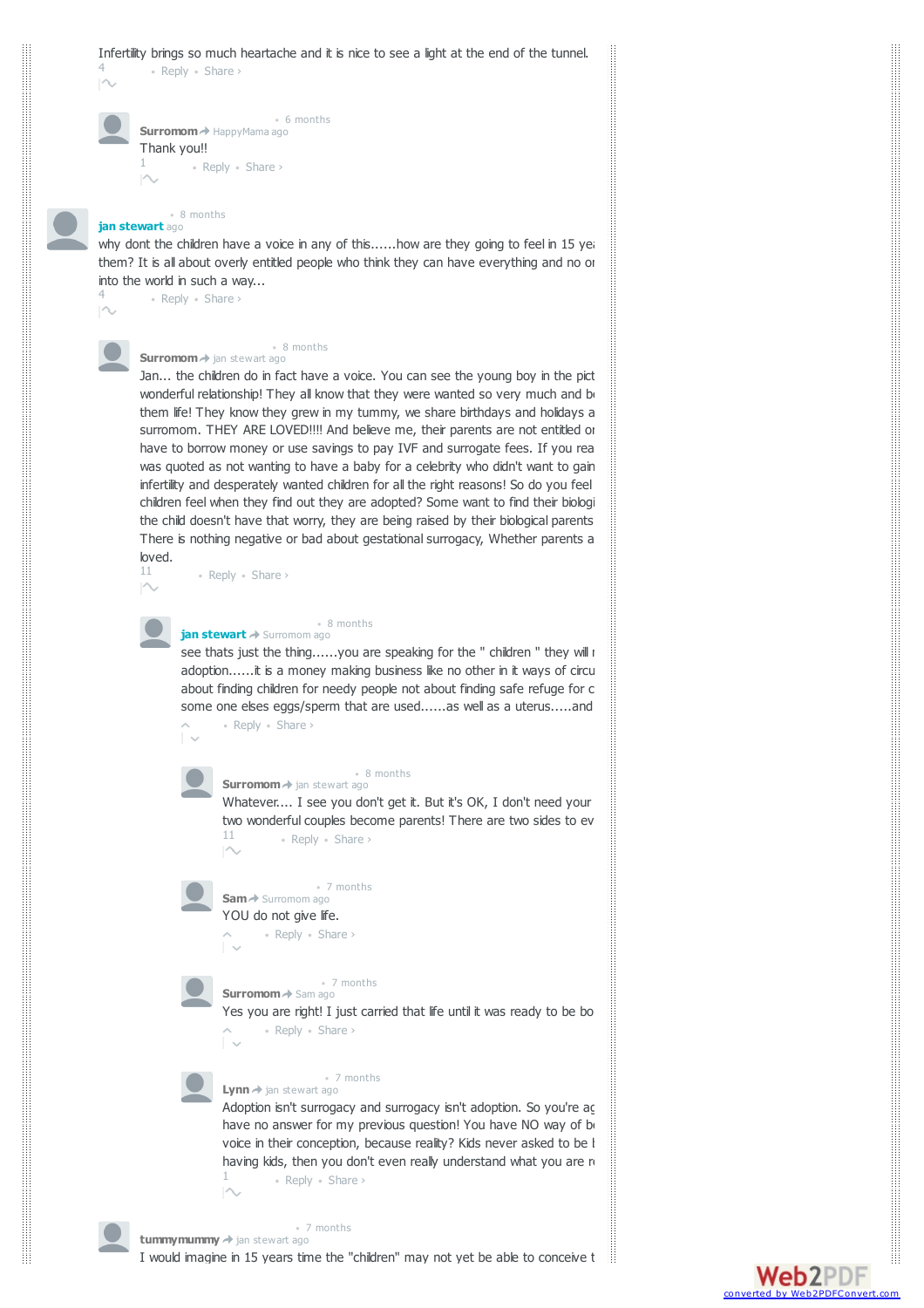

 $\sf Web2PDF$ converted by Web2PDFCon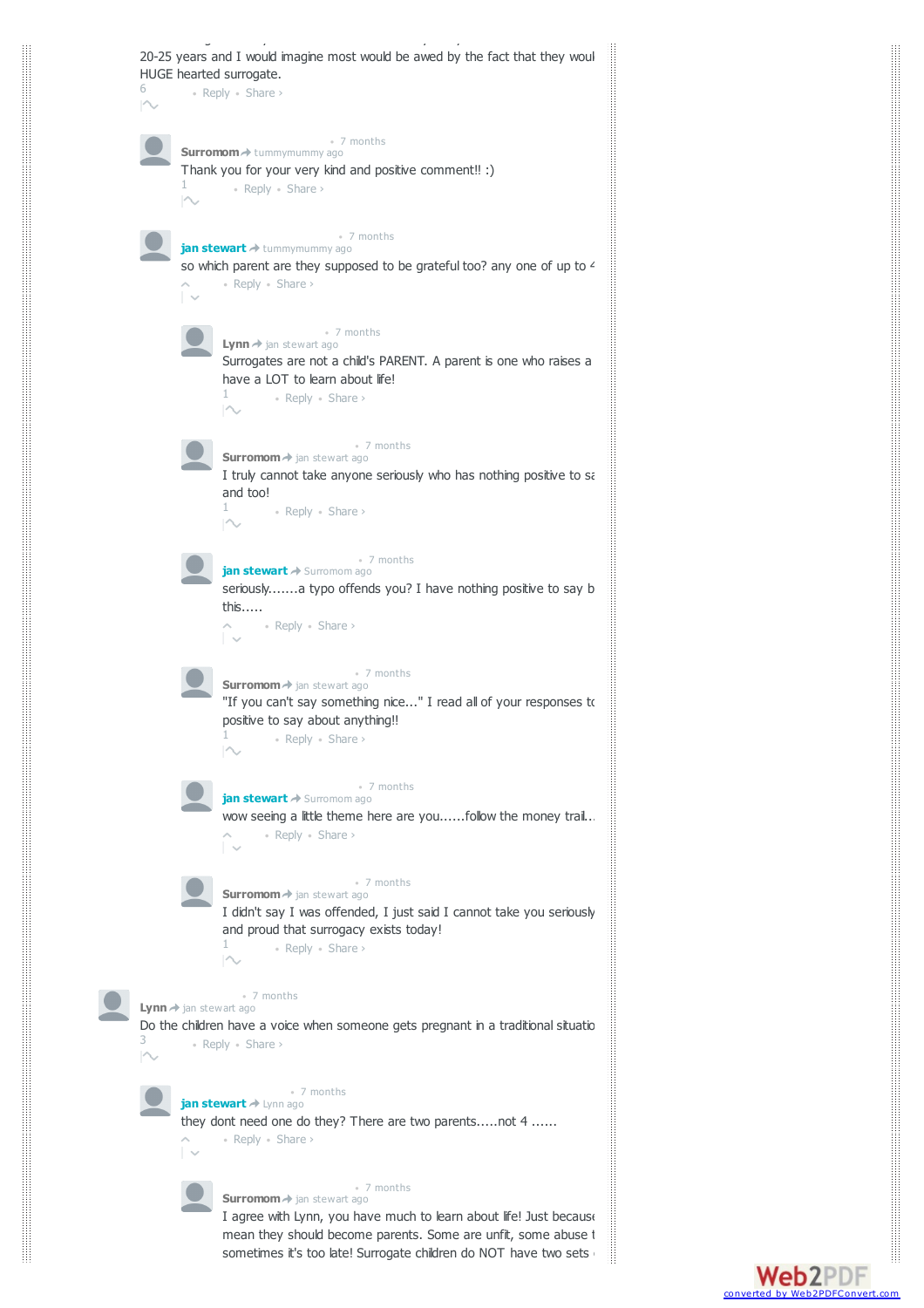

Web2PDF converted by [Web2PDFConvert.com](http://www.web2pdfconvert.com?ref=PDF)

• 8 months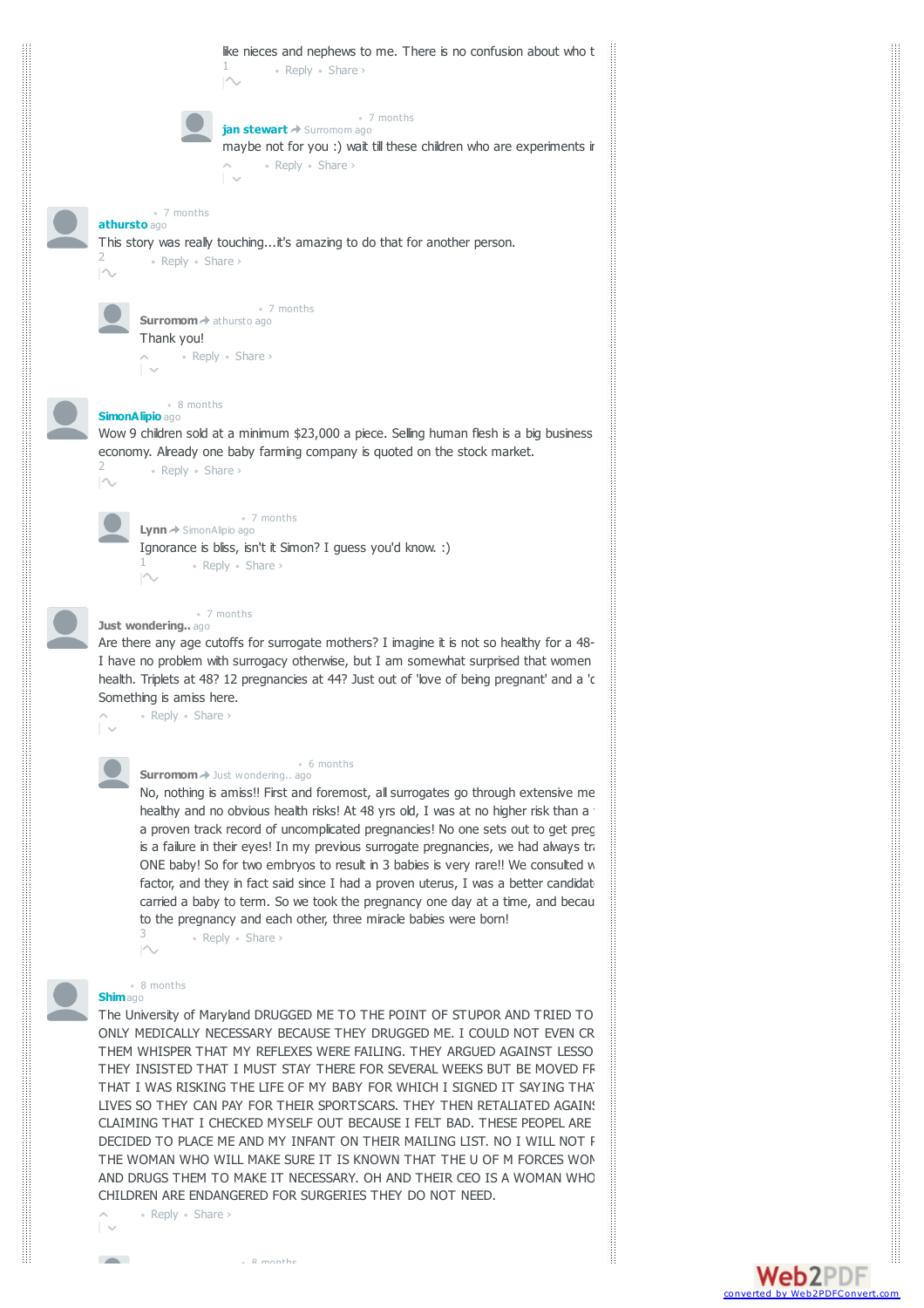

#### **Surromom** Shim ago • 8 months

• Reply • Share › I'm sorry that happened to you. This article is not about UMD, but I personally h the best care for myself and the triplets! I witnessed many, many women have r

**Shim** Surromom ago • 8 months

• Reply • Share › That they can do this to even 1 person does not make all the good they article is not about them but here they are not acknowledging the great pain the acknowledgement and an apology but they can't do that because they kr a lawsuit especially since the statistics show I am not the ONLY person th

#### **Vicki Ferrara** ago • 8 months

Worldwide Surrogacy Specialists is working with a high profile couple who live in CT. "B" ard cancer death of "B's" wife. They have a child with autism and their last baby was born p have turned to surrogacy and feel that while some families can be torn apart by their ch

"B" is a famous composer and music publisher and owns his own music business in NYC. and is 100% committed to growing his wonderful family.

"G's" passion is fashion and photography and she has had careers in magazine/media w place for her family to grow.

They share a lifetime together of music, literature, tennis and travel. But most of all we

They have resources to pay you a generous fee in addition to all medical, legal, travel and other misclellaneous expenses.

If you'd like to learn more about "B" and "G" please respond to this ad by emailing Serer http://www.assistedreproductio...

 $\hat{L}$ • Reply • Share ›

**Subscribe Add Disqus to your site**